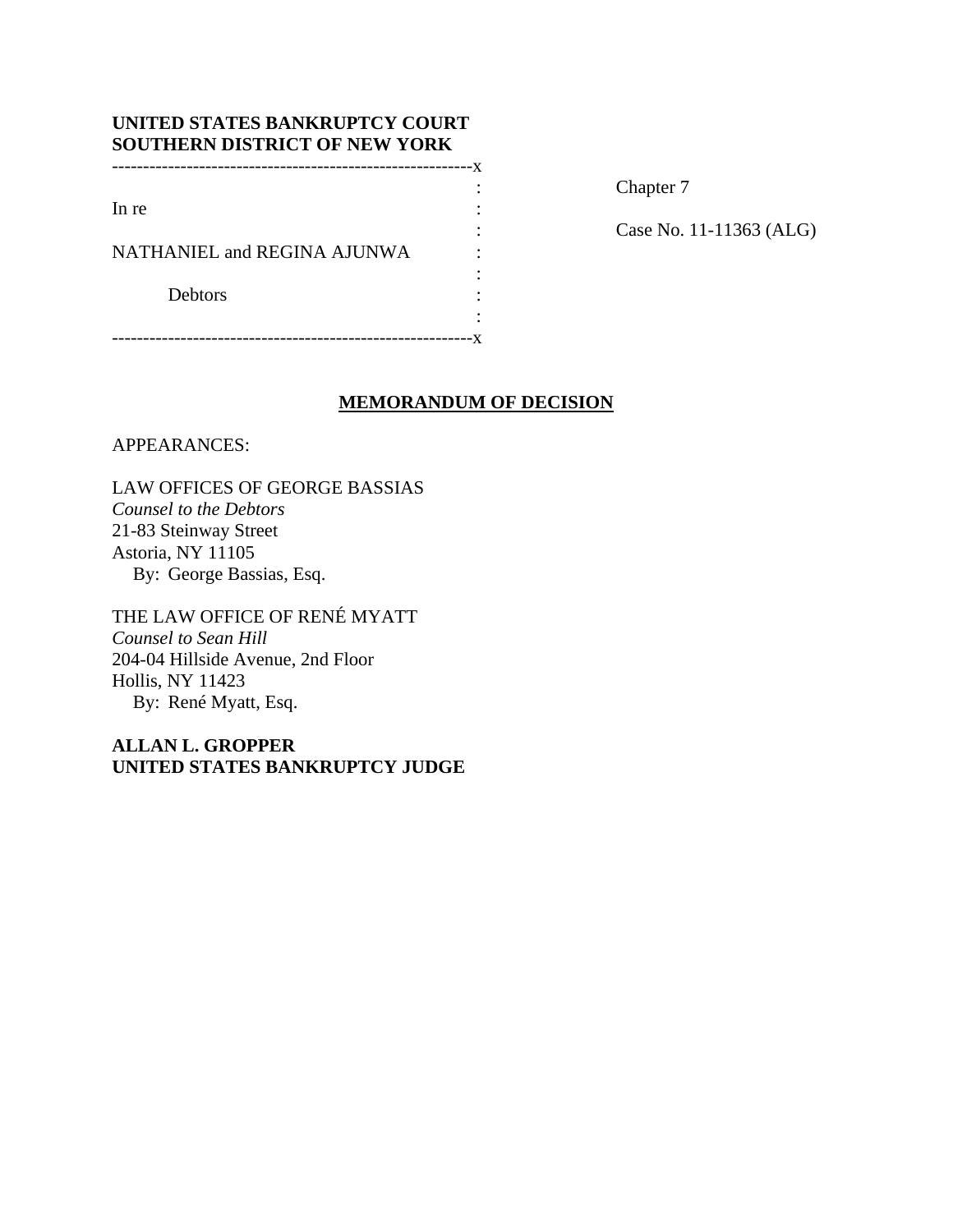## **Introduction**

 Sean Hill (hereinafter "Hill) has moved for an order dismissing the Chapter 7 bankruptcy petition of Nathaniel and Regina Ajunwa (hereinafter the "Debtors") alleging that the case was filed in bad faith under 11 U.S.C. §§ 707(a) and 707(b). Hill asserts that the Debtors filed for bankruptcy only to avoid paying a tort judgment entered in his favor and have manipulated the Code to capitalize on an expanded homestead exemption and to ensure that no assets are available for distribution to creditors. As discussed below, Congress has established Chapter 7 as a means for a debtor to obtain a fresh start and has provided only limited reasons for dismissing a Chapter 7 petition as filed in bad faith. The courts have not lightly expanded these, and even if there is a non-statutory basis for dismissing a Chapter 7 case as filed in bad faith, this case does not merit such severe relief. The motion is denied.

### **Background**

The facts are not disputed.

#### A. The State Court Judgment

On October 21, 2010, Hill obtained a judgment for \$431,827.50 against debtor Nathaniel Ajunwa in the Kings County Supreme Court. The judgment was for damages in a car accident in which Ajunwa made an illegal turn and struck Hill, causing extensive harm, including the loss of Hill's spleen and a kidney. Ajunwa carried only the statutory minimum automobile insurance of \$25,000 for non-fatal injuries, as required by N.Y.C.R.R. 60-1.1. Ajunwa has made no payments on the judgment, beyond whatever his insurance company has paid.

## B. The Debtors' 2010 Chapter 13 Filing

 On November 9, 2010, Ajunwa and his wife filed for relief under Chapter 13 of the Code in this Court (Case No. 10-15981). The Debtors listed real property in Bronx county with a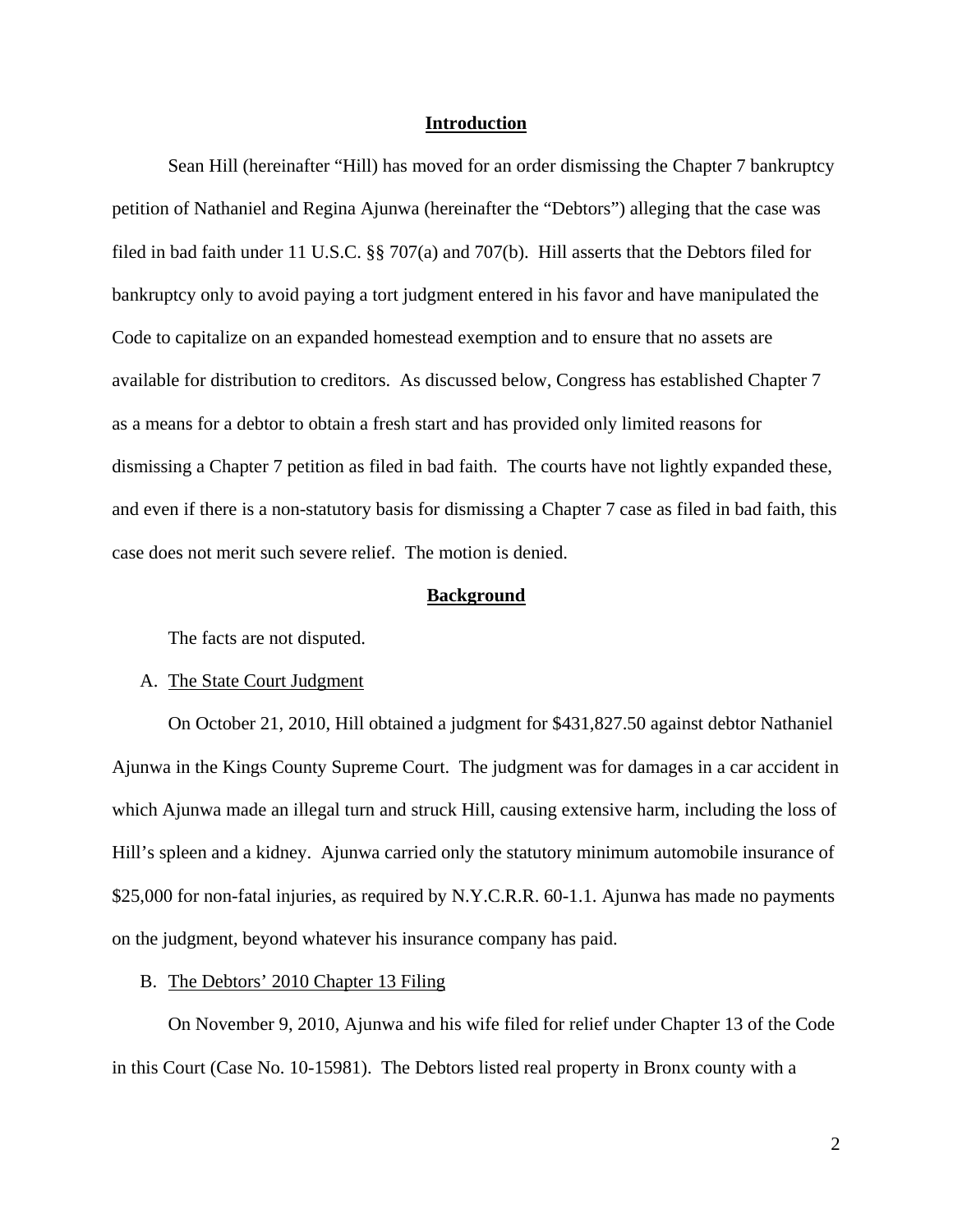value of \$330,000 and a mortgage of \$170,000 and no other substantial assets. The Debtors used the New York state exemptions then in effect, and pursuant to CPLR 5206(a) claimed a \$100,000 homestead exemption (\$50,000 each), resulting in \$60,000 of non-exempt home equity.

 Although the Debtors never proposed a Chapter 13 Plan, under 11 U.S.C. § 1325(a)(4) they would presumably have been required to pay over to their one substantial creditor, Hill, the value of the non-exempt equity in their home. Hill's judgment accounted for over 90% of the total claims listed, and he stood to receive almost all of the Plan payments. Ajunwa's one-half interest in the property would be \$30,000, although it is assumed that his survivorship interest would be even less.

# C. The Amendment to the New York Homestead Exemption

 In 2010, the New York State Legislature passed S7034A-2009, a bill which amended the New York homestead exemption under CPLR 5206(a), increasing the exemption for homes in the five New York City counties from \$50,000 to \$150,000. The bill was signed by the Governor on December 22, 2010 and went into effect on January 21, 2011. The Memorandum in Support of the Bill stated that the purpose was to "allow a debtor to keep enough property and money exempt from the satisfaction of a money judgment to continue to live without becoming a ward of the State."<sup>1</sup> The previous exemption of \$50,000 was described as unrealistically low to achieve the purpose of the exemption: to keep debtors in their homes. CPLR 5206(a) (McKinney Supp. 2012).

<sup>&</sup>lt;sup>1</sup> S7034A-2009 Introducer's Memorandum, New York State Legislature, available at http://image.iarchives.nysed.gov/images/images/172190.pdf, (last visited August 23, 2012).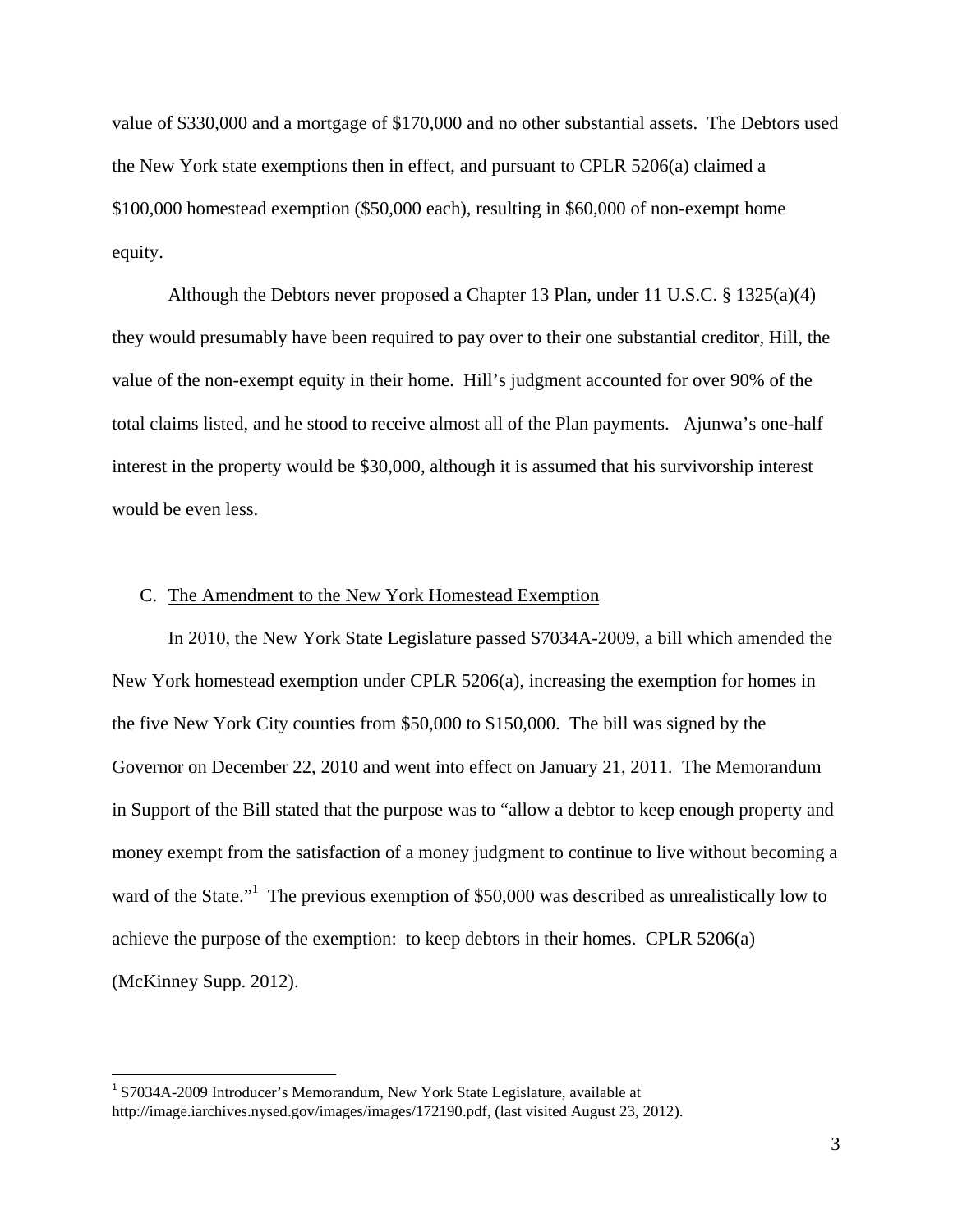### D. The Dismissal of the Debtors' Chapter 13 Filing

 On January 11, 2011, a few days before the effective date of the new law, the Debtors filed a motion to convert their case to a Chapter 7 proceeding. However, this motion was withdrawn the next day, and on January 28, 2011, the Debtors filed a motion to voluntarily dismiss the Chapter 13 proceeding. The Debtors have never denied that the purpose of the Chapter 13 dismissal was to take advantage of the revised CPLR 5206(a), which would allow them to exempt all of their home equity and to receive a discharge in a subsequent Chapter 7 case without the liquidation of any of their assets. The motion to dismiss the Chapter 13 proceeding of dismissal was unopposed, and an order of dismissal was signed on January 31, 2011. Docket #24 in Case No. 10-15981. On February 4, 2011, after the order was signed but prior to its entry on the docket, Hill filed a motion for relief from the automatic stay to foreclose on his judgment, which was alleged to be a lien on the Debtors' real estate. The motion was rendered moot by the closing of the case. $2$ 

## E. The Debtors' 2011 Chapter 7 Filing

 On March 28, 2011, the Debtors filed for relief under Chapter 7 of the Bankruptcy Code. They listed the same real property of \$330,000 on Schedule A with the same mortgage of \$170,000 on Schedule D, but claimed a \$300,000 (\$150,000 each) homestead exemption on Schedule C. As a result, the petition on its face showed no assets available for distribution. The Debtors' current monthly income pursuant to § 101(10A) of the Code remained below the New York median for the Debtors' family size.

<sup>&</sup>lt;sup>2</sup> It is assumed that this motion was brought so that the creditors could claim rights under statutory provisions that govern in a second bankruptcy case where the first case was dismissed after a motion for relief from stay had been filed. See, e.g., 11 U.S.C. § 362(c).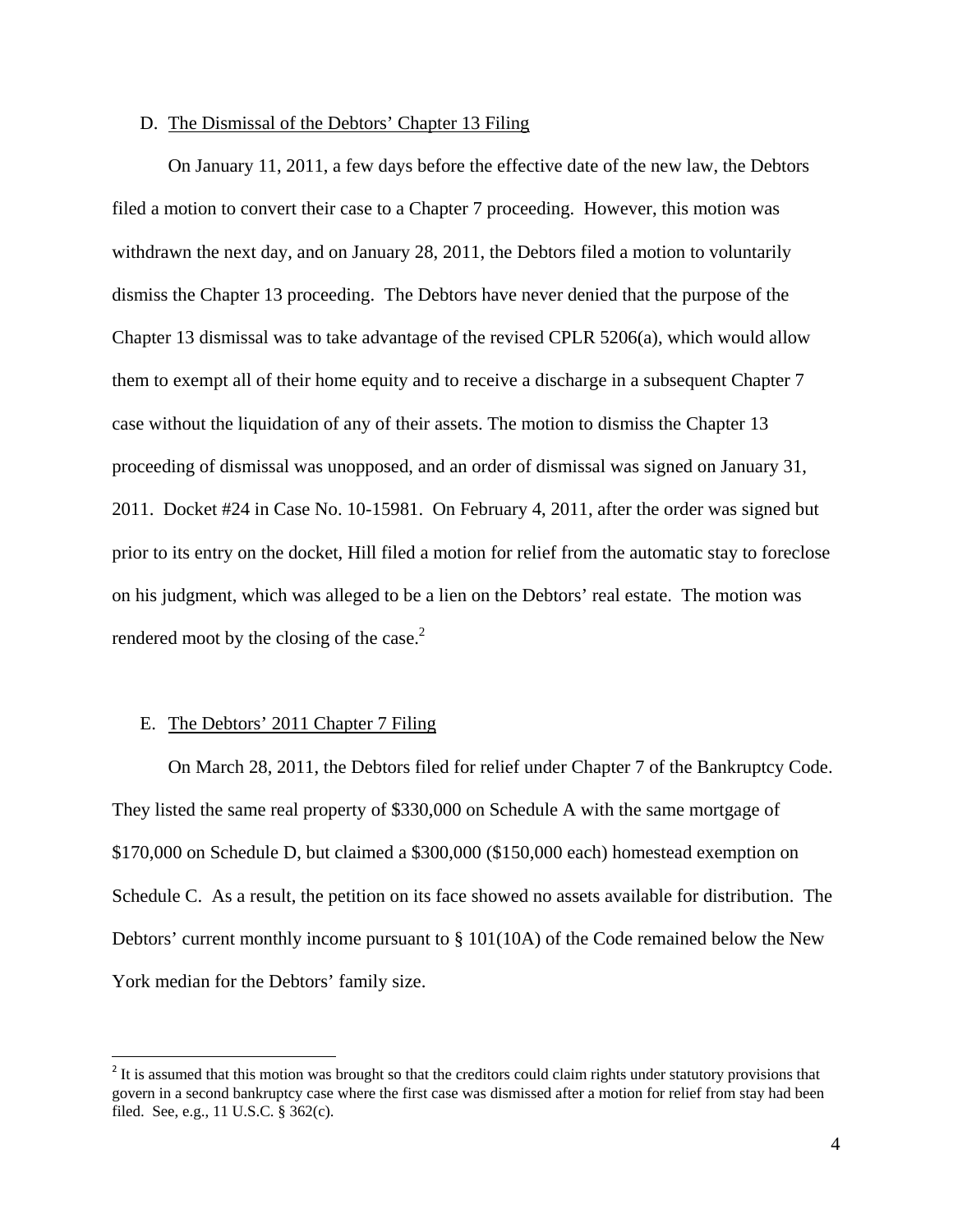On April 26, 2011, Hill filed a motion to dismiss the Debtors' proceeding under §§ 707(a) and 707(b) of the Code. The motion alleges that the Debtors manipulated the Code to avoid paying Hill, and that their repeat filings were abusive as efforts to capitalize on the amended homestead exemption. The motion also claimed that the Debtors' election to maintain minimal car insurance was a conscious decision that has now imposed significant costs on Hill.<sup>3</sup>

 On August 26, 2011, the deadline to object to the Debtors' discharge under § 727 of the Code and the dischargeability of any debts under § 523 of the Code expired. The Chapter 7 trustee thereafter filed a report of no distribution. On December 7, 2011, the Debtors' discharge was granted. The discharge is subject to revocation if the instant motion is granted.

#### **Discussion**

 A number of issues are raised by Hill's argument that the Debtors are acting in bad faith and that their case should be dismissed under §§ 707(a) and 707(b) of the Code. First, the Court must determine whether the Debtors are eligible to claim the amended homestead exemption. Second, it must be determined whether the dismissal of the Chapter 13 proceeding and the refiling fifty-six days later of a Chapter 7 proceeding constituted bad faith. Finally, the Court must determine whether the Debtors have acted in good faith by filing for bankruptcy to discharge a tort judgment arising out of a car accident.

#### **A. The Debtors Are Eligible to Claim the Amended Homestead Exemption**

 In *CFCU Community Credit Union v. Hayward*, 552 F.3d 253 (2d Cir. 2008), the Second Circuit held that a 2005 amendment to New York law, increasing the homestead exemption from

 $3$  The motion initially also charged that the Debtors had hidden assets and income. On June 26, 2011, Hill filed an application to conduct examinations of the Debtors pursuant to Fed. R. Bankr. P. 2004, and an order granting the examinations was entered on June 29, 2011. At a hearing on January 10, 2012, Hill's attorney indicated that no assets or fraudulent conduct were discovered during the examinations, and the allegations appear to have been laid to rest.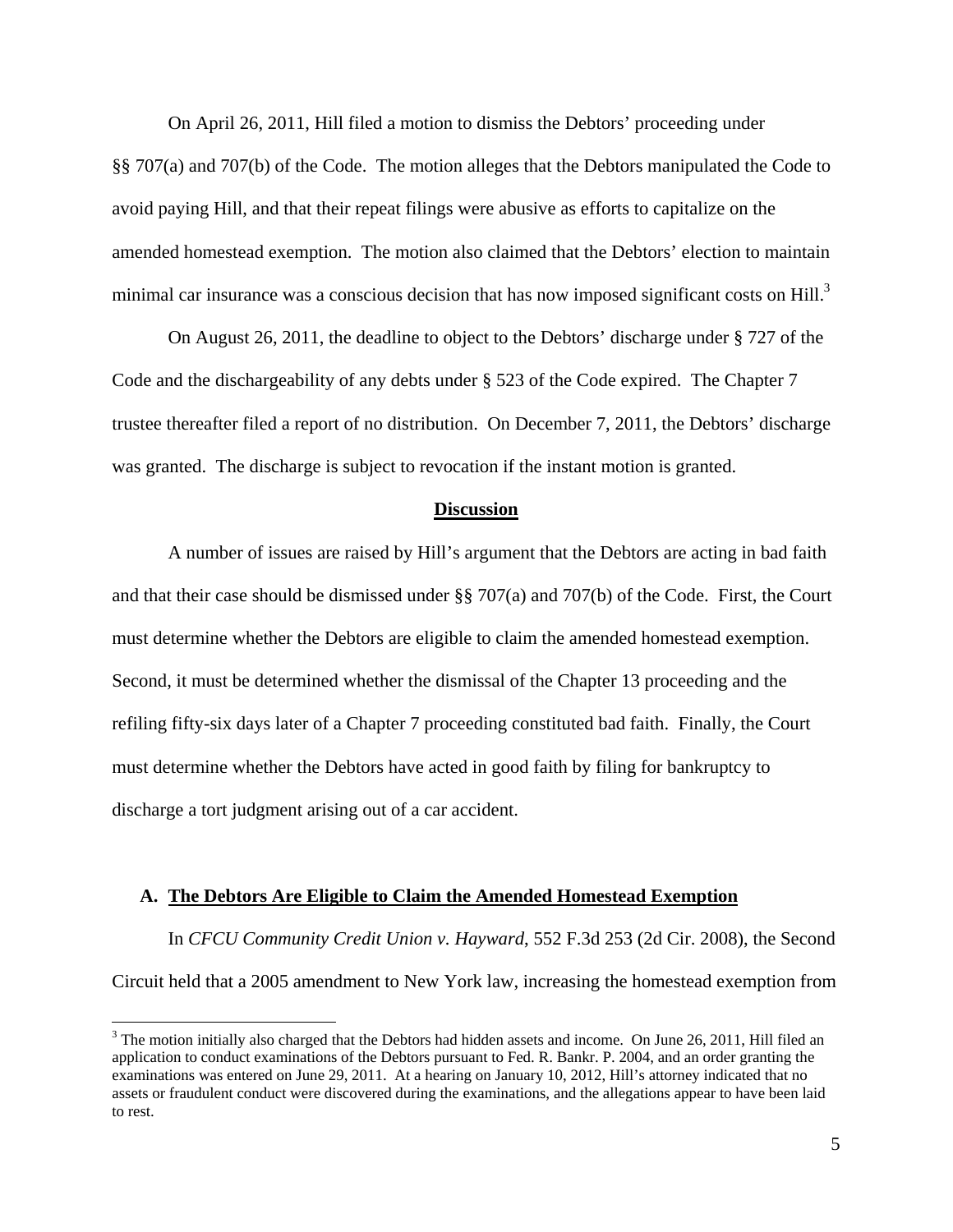\$10,000 to \$50,000, applied retroactively to debts incurred prior to the effective date of the amendment, noting that state law governs the scope of the exemption. The Circuit Court found that the issue was governed by the intent of the New York Legislature in adopting the amendment, and that the 2005 amendment, unlike a 1997 change to state exemptions that was expressly made non-retroactive, was intended to be remedial and therefore to protect assets against claims that arose prior to the effective date of the amendment. *Id.* at 265. The 2011 amendment to CPLR 5206(a), like the amendment in 2005, is not expressly non-retroactive. Moreover, the amendment is clearly remedial and was described as completing work left unfinished by the 2005 amendment. CPLR 5206(a) (McKinney Supp. 2012). It should therefore be interpreted in the same way as the 2005 amendment to apply to debts or liabilities incurred prior to the effective date of the amendment.<sup>4</sup>

# **B. The Debtors Did Not Act in Bad Faith by Dismissing Their Chapter 13 Proceeding and Filing a Chapter 7 Proceeding Fifty-Six Days Later**

 As indicated above, the Debtors have never disputed that they dismissed their prior Chapter 13 case in order to take advantage of the amendment to New York law increasing the homestead exemption, and that the Debtors assumed that the prior exemption amount would have applied in their Chapter 13 case, which was filed when the prior law was in effect. *See supra* note 3, at p. 4. The question is thus whether the Debtors acted in good faith in dismissing their original proceeding and refiling shortly thereafter in Chapter 7.

 The Bankruptcy Code authorizes the dismissal of a Chapter 13 proceeding in 11 U.S.C. §1307(b), which provides that "on request of the debtor at any time," the court "shall dismiss" a

<sup>&</sup>lt;sup>4</sup> Additionally, it may be too late for Hill to raise an issue regarding the Debtors' exemption claim. Fed. R. Bankr. P. 4003(b)(1) permits a party in interest to object to a claimed exemption within 30 days following the meeting of creditors. Once this deadline has passed, a party in interest may not object to an exemption, even if the debtor had no colorable statutory basis for claiming it. *Taylor v. Freeland & Kronz*, 503 U.S. 638, 643-44 (1992). In this case, the meeting of creditors was concluded on April 26, 2011. Even though the Chapter 7 trustee obtained an extension of the objection period, the deadline under Fed. R. Bankr. P. 4003(b)(1) passed as to Hill on May 26, 2011.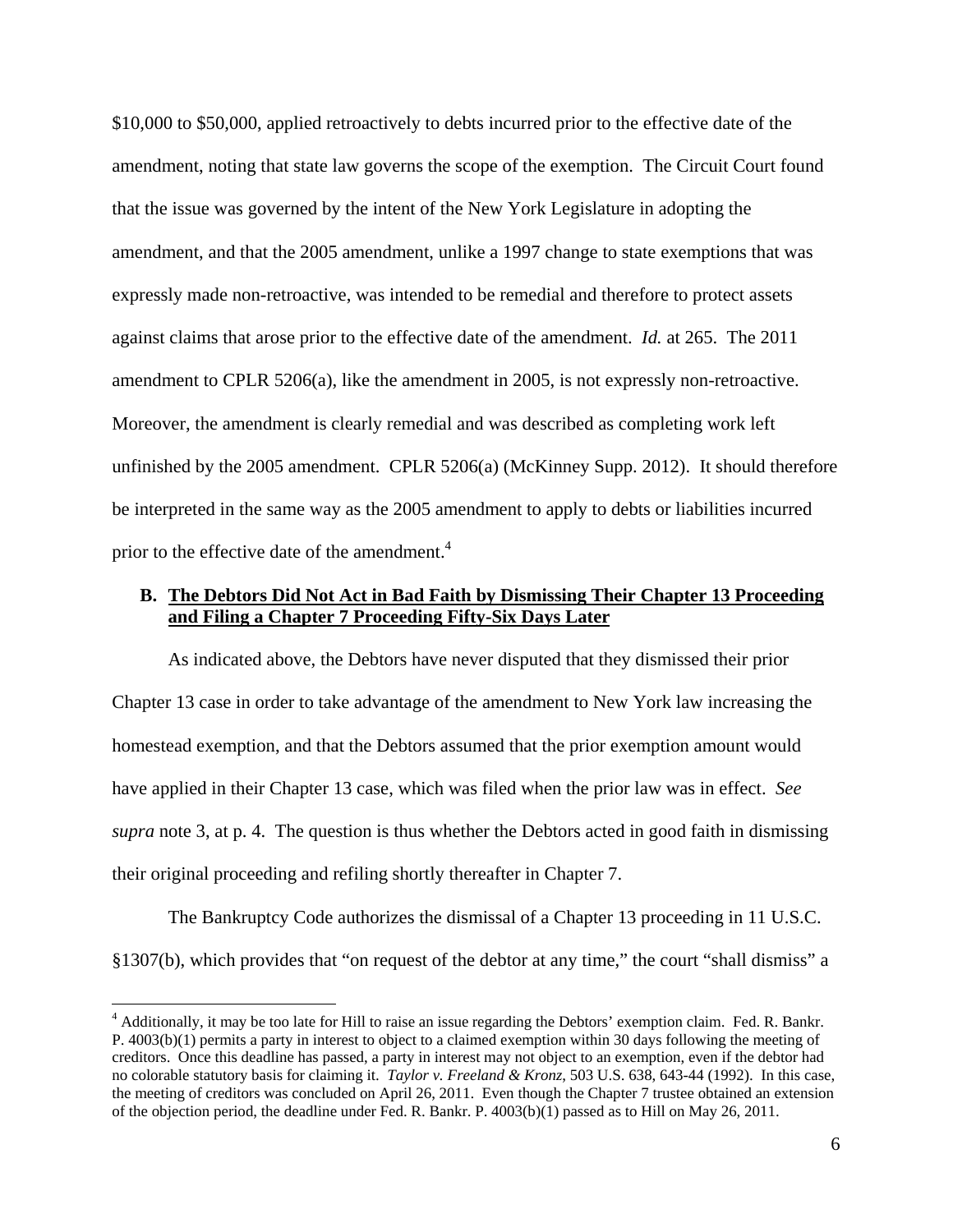case under Chapter 13 if the case has not been previously converted under §§ 706, 1112 or 1208. The Second Circuit has held that this provision affords a debtor an absolute right to dismiss a Chapter 13 proceeding. *Barbieri v. RAJ Acquisition Corp. (In re Barbieri)*, 199 F.3d 616 (2d Cir. 1999). If *Barbieri* remains good law, the Debtors were merely exercising a statutory right and were not acting in bad faith when they dismissed their case.

 With respect to the dismissal of the Debtors' first case, the only question as to the continuing vitality of *Barbieri* is a consequence of the Supreme Court's decision in *Marrama v. Citizens Bank of Massachusetts*, 549 U.S. 365 (2007). There the Court, construing the language of § 706(a) of the Bankruptcy Code, which is very similar to § 1307(b),<sup>5</sup> held that a debtor does not have an absolute right to convert a Chapter 7 proceeding to a Chapter 13 proceeding where there is evidence of bad faith. Courts in this Circuit are split on whether the holding of *Marrama* extends to the dismissal of Chapter 13 proceedings. *Compare In re Procel*, 467 B.R. 297, 305 (S.D.N.Y. 2012) (holding that *Barbieri* remains binding in the Second Circuit unless and until overruled); *In re Armstrong*, 408 B.R. 559, 569 (Bankr. E.D.N.Y. 2009) (holding that *Marrama* abrogated *Barbieri* and that bad faith can be grounds to deny the voluntary dismissal of a Chapter 13 proceeding).

 There is no need to consider whether *Marrama* abrogated *Barbieri* because even if it did, the Debtors did not act in bad faith in dismissing their Chapter 13 case and refilling to get the benefit of an increased exemption. The *Armstrong* Court, which reached the issue of good faith in the dismissal of a Chapter 13 case, applied a totality of the circumstances test consisting of 15 factors to determine good faith. *In re Armstrong*, 409 B.R. at 633-34 *citing Leavitt v. Soto (In re Leavitt),* 171 F.3d 1219 (9th Cir. 1999). Factors to consider include (1) whether the debtor has

<sup>&</sup>lt;sup>5</sup> Section 706(a) reads: "The debtor may convert a case under this chapter to a case under chapter 11, 12, or 13 of this title at any time, if the case has not been converted under section, 1112, 1208, or 1307 of this title. Any waiver of the right to convert a case under this subsection is unenforceable."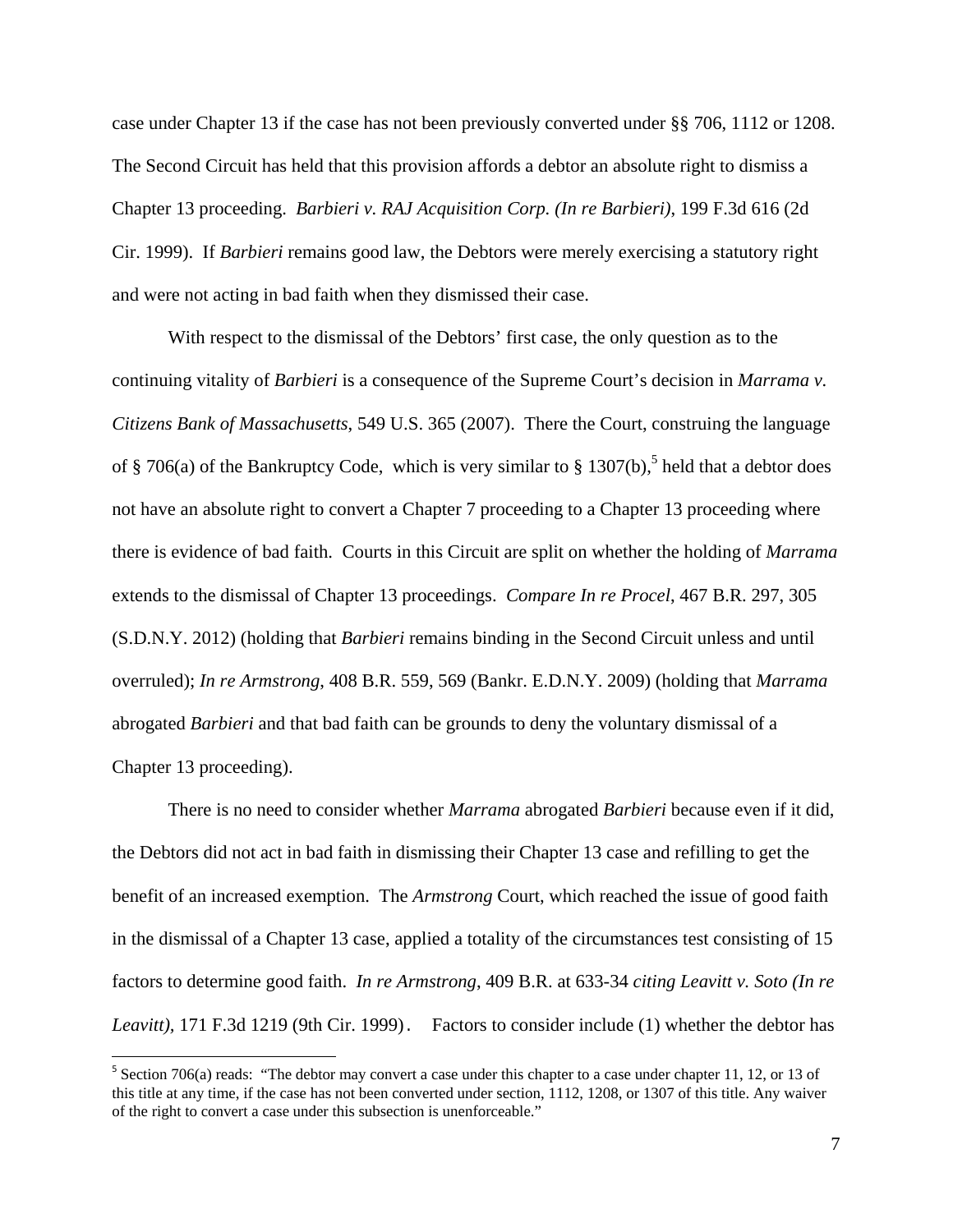stated debts and expenses accurately; (2) whether the debtor has made any fraudulent representation to mislead the bankruptcy court or (3) has unfairly manipulated the Bankruptcy Code; (4) the nature of the debt, including the question whether the debt would be nondischargeable in a Chapter 7 proceeding; (5) the timing of the petition; (6) how the debt arose; (7) the debtor's motive in filing the petition; (8) how the debtor's actions affected creditors; (9) the debtor's treatment of creditors both before and after the petition was filed; (10) whether the debtor has been forthcoming with the bankruptcy court and the creditors; (11) whether the debtor misrepresented facts in the petition or plan; (12) whether the debtor unfairly manipulated the Bankruptcy Code, or otherwise filed the Chapter 13 petition or plan in an inequitable manner; (13) the debtor's history of filings and dismissals; (14) whether the debtor only intended to defeat state court litigation; and (15) whether egregious behavior is present.

 In the present case, assuming the issue of the dismissal of the Debtors' Chapter 13 case is not moot because it was not contested at the time, the *Armstrong* factors can be used to assess their conduct in dismissing the case. The Debtors have been honest with the Court on all matters, including the disclosures on their schedules and the reason for the dismissal of their Chapter 13 case. Although they filed to discharge a recently entered tort judgment, the discharge of such a debt is not prohibited, as further discussed below, and the filing was not a stalling tactic intended only to delay the state court litigation. The only adverse impact of the Chapter 13 dismissal was the subsequent maximization of their homestead exemption to the detriment of their one substantial creditor. However, exempting property is almost always a detriment to creditors, but it was the explicit goal of the New York Legislature to protect homesteads, notwithstanding creditor interests. Indeed, if Hill is successful in his motion to dismiss and attempts to collect on his judgment, he will presumably be met with the claim that the current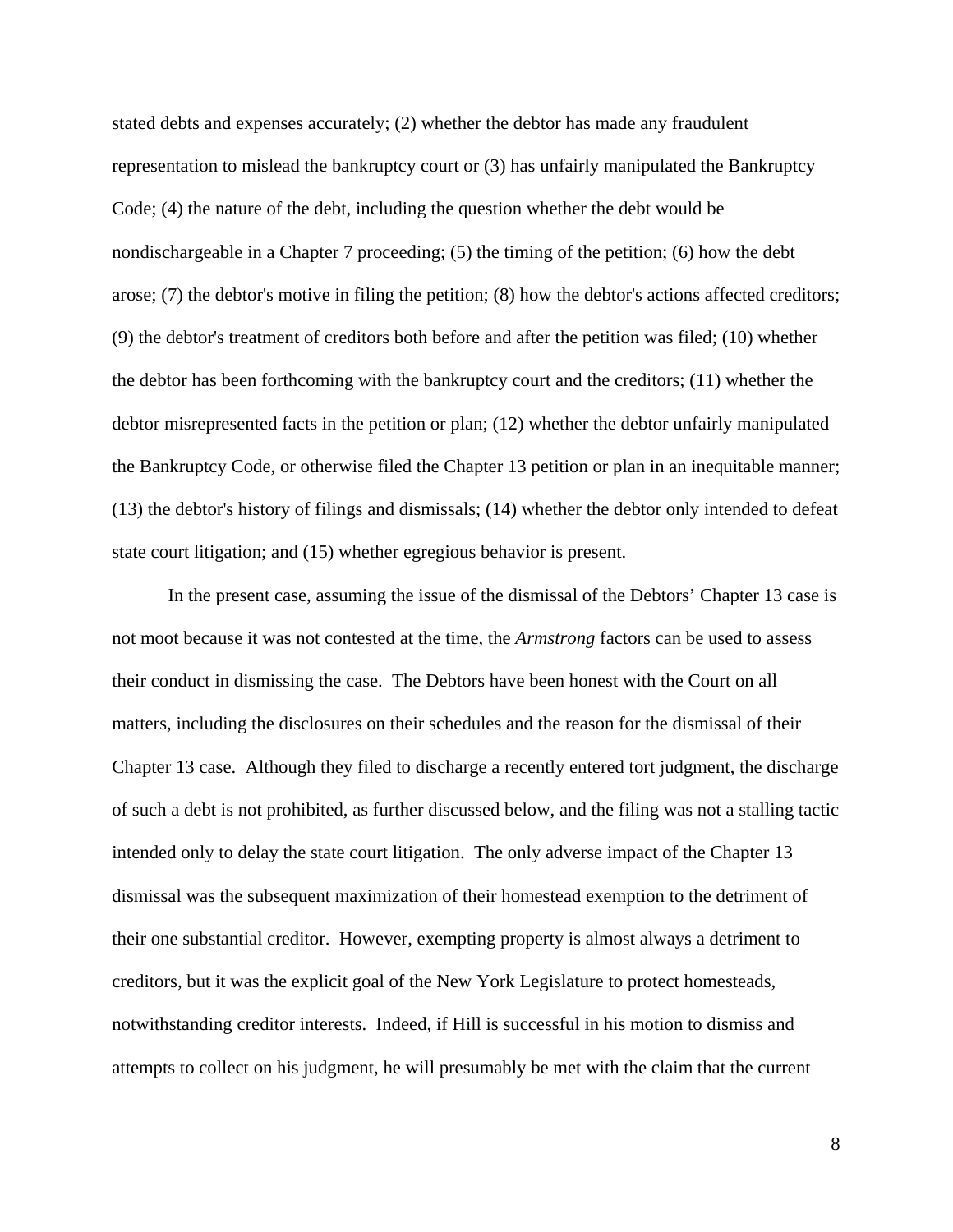CPLR 5206(a) exemption applies, not an exemption in effect several years ago. This Court cannot find a debtor's exercise of a right to use a state-authorized exemption to be an "unfair manipulation" of the Code.

 As to the Debtors' conduct in filing a second case on the heels of the dismissal of the first, the Supreme Court has held that the filing of more than one bankruptcy petition does not in itself constitute bad faith. In *Johnson v. Home State Bank*, 501 U.S. 78 (1991), the Court held that repeat bankruptcy petitions are not categorically prohibited unless they fall under the specific provisions enumerated by Congress. Congress has dealt with repeat petitions in two sections. Section  $109(g)(2)$  provides, in relevant part,

[N]o individual … may be a debtor under this title who has been a debtor in a case pending under this title at any time in the preceding 180 days if - the debtor *requested and obtained* the voluntary dismissal of the case following the filing of a request for relief from the automatic stay provided by section 362 of this title. (emphasis added).

In the situation at bar, Hill filed a stay relief motion on February 3, 2011, but the Debtors had already "requested" a dismissal of their Chapter 13 case and the order was signed on January 31, 2011. The dismissal order was not entered until February 3, 2011, which was the same date that the lift stay motion was filed; however, the dismissal order was entered first in time. In any event, even if there were a question concerning the timing of the dismissal,  $\S 109(g)(2)$  uses the conjunctive, therefore the debtor must have *both* requested *and* obtained the voluntary dismissal *after* the creditor filed the lift stay motion for the section to apply. *In re Easton,* 166 B.R. 793, 795 (E.D.N.Y. 1994); *see also In re Hicks*, 138 B.R. 505, 507 (Bankr. D. Md. 1992). In the instant case, at a minimum, the Debtors requested the relief prior to Hill filing the motion to lift the stay.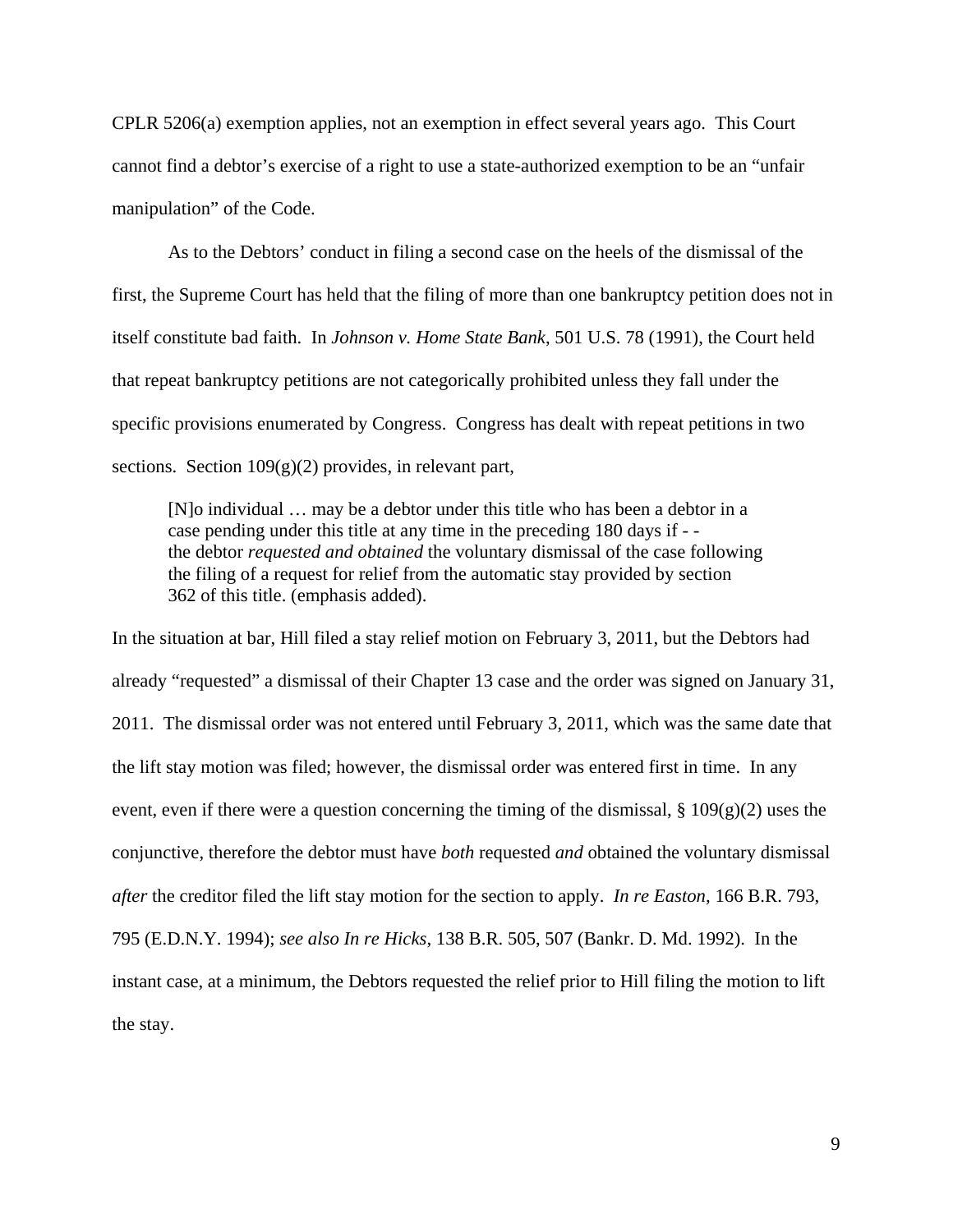Where a debtor files a Chapter 7 case within one year after the dismissal of his or her prior case, 11 U.S.C.  $\S 362(c)(3)$  also provides that the second case is presumptively not filed in good faith as to all creditors if *inter alia* there has not been a substantial change in the financial or personal affairs of the debtor since the prior dismissal or any reason to conclude that the case will not result in a discharge. 11 U.S.C. §  $362(c)(3)(C)(i)(III)(aa)$ .<sup>6</sup> Such a proceeding is presumptively not filed in good faith as to a particular creditor if as of the date of dismissal of the prior case a motion for stay relief was still pending. 11 U.S.C. § 362(c)(3)(C)(ii).<sup>7</sup> The stay relief motion was not "pending" after the signing of the order of dismissal, and the Debtors should not be penalized for any delay in entry. Additionally, the Debtors' ability to exempt all of their home equity rather than only a portion of it might possibly qualify as a change in the Debtors' financial affairs under 11 U.S.C. § 362(c)(3)(C)(i)(III).<sup>8</sup>

Courts have also created a test to assess good faith under  $\S 362(c)(3)$  in the context of a motion to reimpose the automatic stay. *In re Montoya*, 342 B.R. 312, 317 (Bankr. S.D. Cal. 2006). The factors have included (1) whether the debtor misrepresented facts in the petition; (2) the debtor's history of filings and dismissals; (3) whether the debtor only intended to defeat state court litigation; and (4) whether egregious behavior is present. *Id. citing Leavitt*, 171 F.3d at 1224. Good faith requires "honesty of intention" by the debtor in question.

<sup>&</sup>lt;sup>6</sup> Some courts have noted that the language of 11 U.S.C. § 362(c)(3)(C)(i) lacks clarity; nevertheless, the purpose of the section appears to be to create a presumption of a bad faith filing where a debtor files a subsequent bankruptcy case without the intent or ability to successfully conclude the case. *See, e.g., In re Castaneda*, 342 B.R. 90, 94 n. 5 (Bankr. S.D. Cal. 2006) (interpreting the Chapter 13 related subsection (bb), which is comparable to the Chapter 7 related subsection (aa), as appearing to contain a drafting error).

<sup>&</sup>lt;sup>7</sup> Although the penalty for triggering § 362(c) would be the expiration of the automatic stay rather than dismissal of the case, the statute nonetheless provides a standard to assess good faith.

<sup>&</sup>lt;sup>8</sup> While Hill's attorney argues that this does not qualify as a change in financial circumstances, Hill's Mot. Dismiss ¶54, it was this very change in circumstances that prompted the Debtors' dismissal and refiling, a point noted elsewhere in the motion. Id. at ¶14.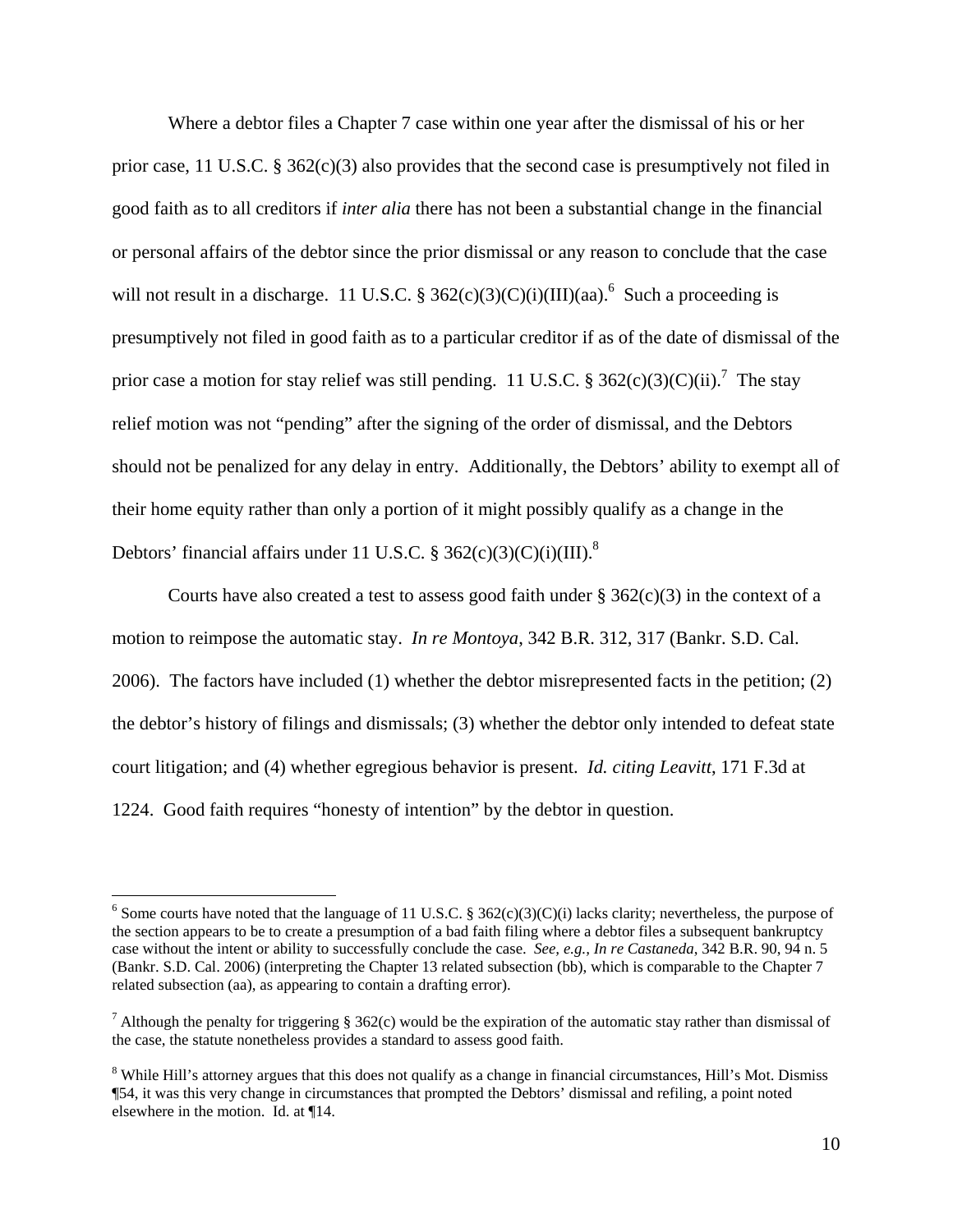In the present case, the Debtors have only filed bankruptcy once before, have been honest with the court in both cases, and have not engaged in any egregious conduct. While the Debtors did refile to exempt assets from a state court judgment creditor, they did not file to stay state court litigation. Their case can easily be contrasted with the Chapter 13 debtor that repeatedly files to prevent a mortgagee from foreclosing on its collateral. Thus, the analysis of the Debtors' good faith here appear substantially similar to the analysis under the *Armstrong* factors, and the conclusion is the same.

# **C. Hill's Motion to Dismiss Under §§ 707(a) and 707(b) Should Be Denied**

The Bankruptcy Code also contains several statutory provisions that provide for dismissal of a filing as made in bad faith. First, under § 707(a), a court may dismiss a Chapter 7 case for "cause," including unreasonable delay by the debtor, nonpayment of any fees, or failure to comply with the duties imposed on a debtor by 11 U.S.C.  $\S 521$ . The statutory illustrations of cause are not exclusive but they all relate to a debtor's conduct after the petition has been filed. In the present case, none of these three factors is present.

Prior to the amendments to the Bankruptcy Code in 2005, the Circuits were split on whether a standard such as bad faith can serve as "cause" for dismissal under § 707(a). *Compare Industrial Insurance Services, Inc. v. Zick (In re Zick)*, 931 F.2d 1124, 1126-27 (6th Cir. 1991) (finding lack of good faith as an implicit jurisdictional requirement and thus grounds for dismissal under § 707(a)); *with In re Padilla*, 222 F.3d 1184, 1191 (9th Cir. 2000) (finding § 707(a) reserved for technical violations of the Code). The Second Circuit did not rule on the

<sup>&</sup>lt;sup>9</sup> Section 707(a) provides:

The court may dismiss a case under this chapter only after notice and a hearing and only for cause, including—

<sup>(1)</sup> unreasonable delay by the debtor that is prejudicial to creditors;

<sup>(2)</sup> nonpayment of any fees or charges required under chapter 123 of title 28; and

<sup>(3)</sup> failure of the debtor in a voluntary case to file, within fifteen days or such additional time as the court may allow after the filing of the petition commencing such case, the information required by paragraph (1) of section 521, but only on motion by the United States trustee.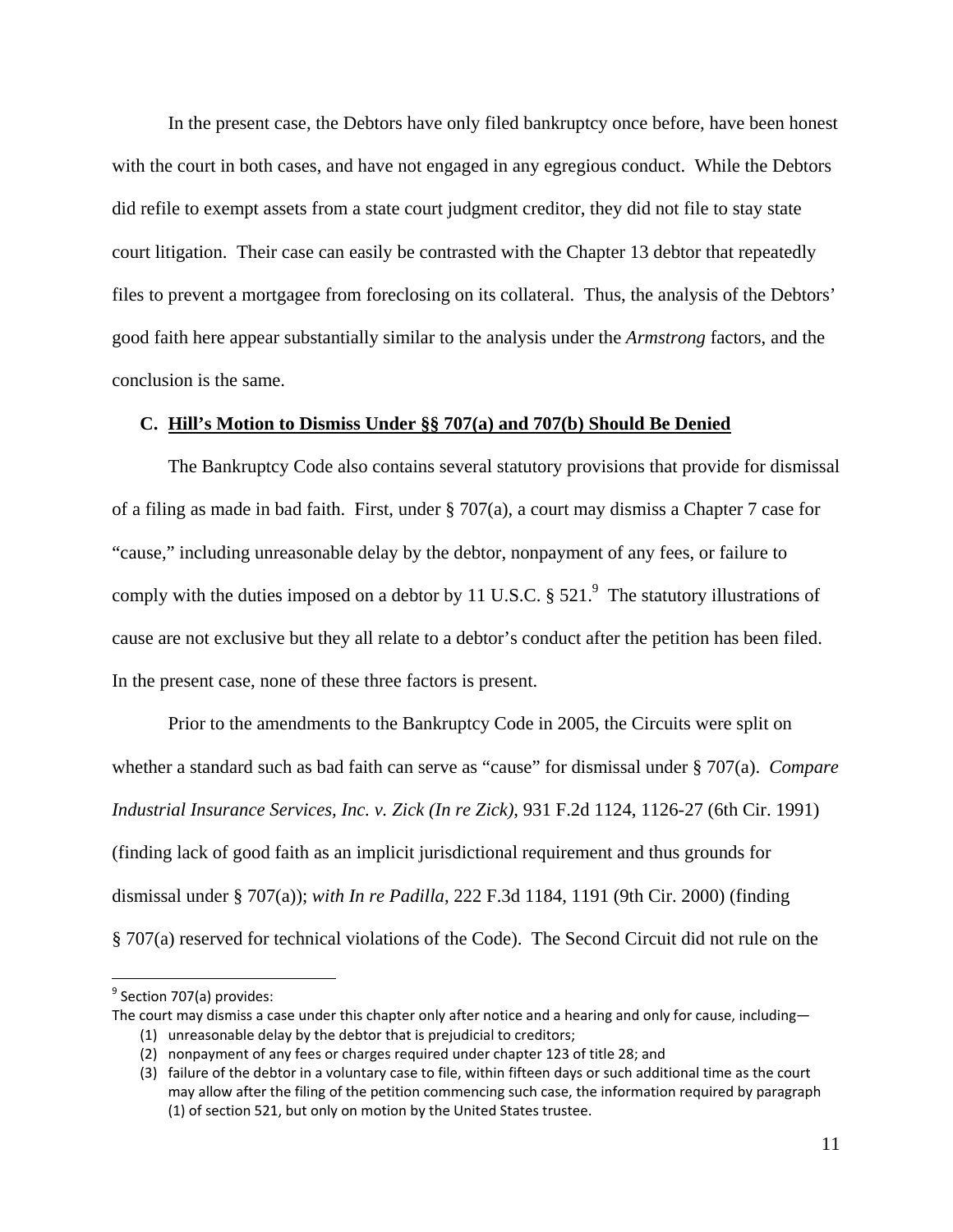issue, but courts in this Circuit frequently followed *Zick* in dismissing cases under § 707(a) where there is an absence of good faith. *Dinova v. Harris (In re Dinova)*, 212 B.R. 437, 442 (2d Cir. BAP 1997), citing H.R. Rep. No. 95–595, at 380 (1977), held that courts must engage in a case-by-case analysis to determine if dismissal is in the "best interest of all parties." *Dinova*, 212 B.R. at 442. The party moving for dismissal bears the burden of proving cause by a preponderance of the evidence, and court also exercises substantial discretion in determining a motion to dismiss under § 707(a). *In re Aiello,* 428 B.R. 296, 299 (Bankr. E.D.N.Y. 2010). *See also In re Lombardo*, 370 B.R. 506, 511 (Bankr. E.D.N.Y. 2007); *In re Griffieth*, 209 B.R. 823, 827–28 (Bankr. N.D.N.Y. 1996). Courts considered a variety of factors in assessing good faith under § 707(a). *In re Griffieth*, 209 B.R. at 827 (laying out a six factor test); *In re Keobapha*, 279 B.R. 49, 53 (Bankr. D. Conn. 2002) (laying out a fourteen factor test); *In re Lombardo*, 370 B.R. at 512-13 (adopting the *Griffieth* test while also using nine of the *Keobapha* factors). There is a further question whether the cases survived the 2005 Amendments, as the adoption in 2005 of a specific "filed in bad faith" standard in § 707(b) supports the proposition that bad faith cannot serve as a cause for dismissal under § 707(a). Marianne B. Culhane and Michaela M. White, Catching Can-Pay Debtors: Is the Means Test the Only Way?, 13 Am. Bankr. Inst. L. Rev. 665, 683, n.89 (2005), *citing In re Padilla*, 222 F.3d at 1191. In any event, this issue need not be reached; even assuming that there is continuing judicial discretion to dismiss for lack of good faith under § 707(a), the Debtors did not act in bad faith. The *Armstrong* factors discussed above compel this conclusion. The same result obtains under the fifteen factor approach in *Lombardo*, which is the most commonly and recently utilized § 707(a) test.<sup>10</sup> *See also In re* 

 $10$  The factors are (1) the debtor's manipulations having the effect of frustrating one particular creditor, (2) the absence of an attempt to pay creditors, (3) the debtor's failure to make significant lifestyle changes, (4) the debtor has sufficient resources to pay substantial portion of debts, (5) the debtor inflates expenses to disguise financial well-being, (6) the debtor is overutilizing protections of the Bankruptcy Code to the unconscionable detriment of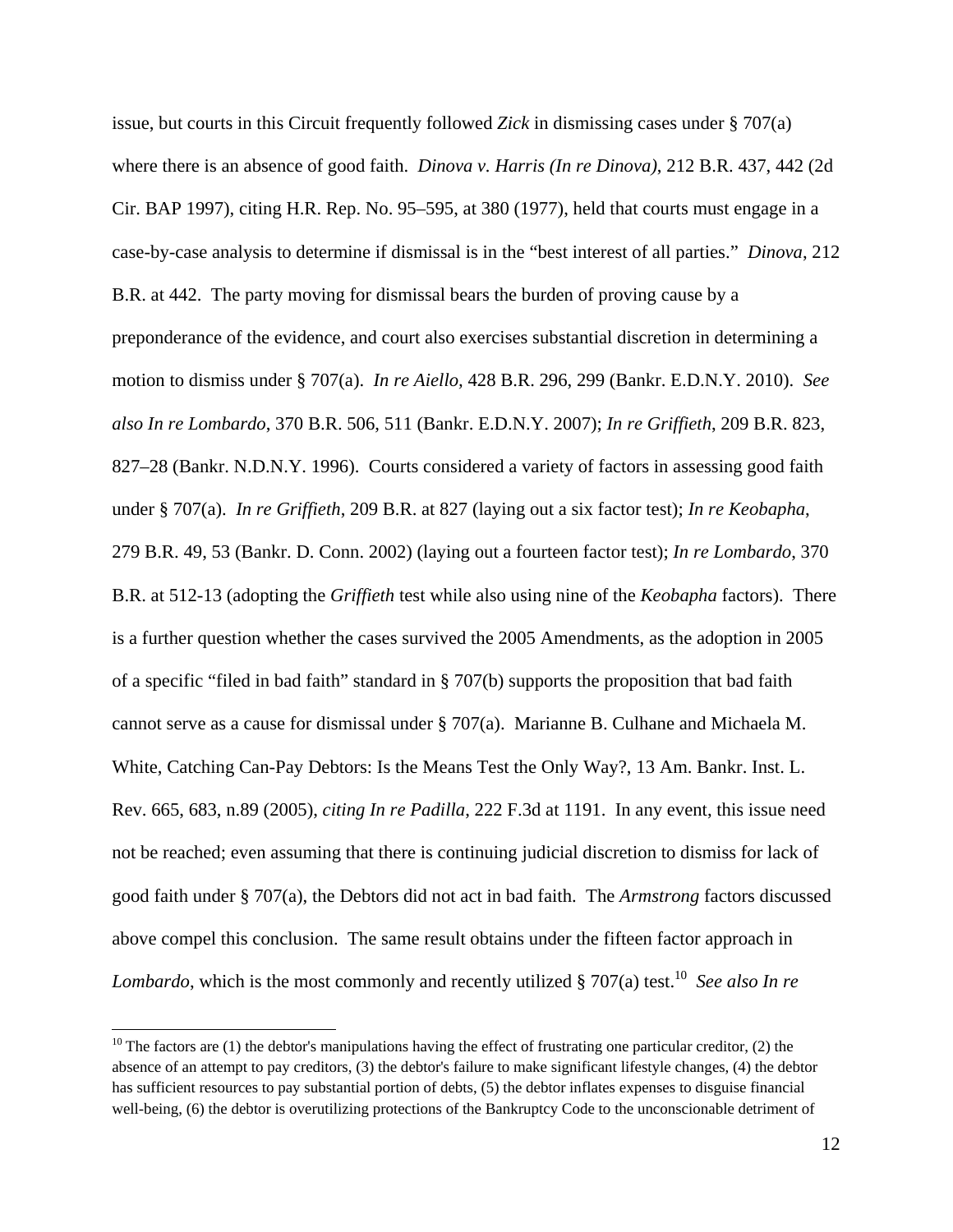*Parikh*, 456 B.R. 4, 20-21 (Bankr. E.D.N.Y. 2011); *In re Aiello*, 428 B.R. at 302; *In re Mazzella*, No. 09–78449, 2010 WL 5058395, at \*5-6 (Bankr. E.D.N.Y. 2010). Indeed, there is general consensus that the standard for finding bad faith under  $\S$  707(a) is stringent, and "is generally utilized only in those egregious cases that entail concealed or misrepresented assets and/or sources of income, and excessive and continued expenditures, lavish lifestyle, and intention to avoid a large single debt *based on conduct akin to fraud, misconduct, or gross negligence*." *In re Zick*, 931 F.2d at 1129 (emphasis added).

There is no such conduct in the present case. Hill's bad faith allegations were initially grounded in large part on accusations of hidden assets or income. In fact, these accusations were resolved in the Debtors' favor following an examination of the Debtors pursuant to Fed. R. Bankr. P. 2004. As previously noted, bad faith cannot be found in the dismissal of the Debtors' first petition and the subsequent refiling. The principal grounds that appear to exist for dismissal are the Debtors' incurrence of a judgment for negligent operation of a motor vehicle, having only the minimum car insurance under 11 NYCRR § 60-1.1, and leaving no assets available for their one principal creditor by claiming the maximum homestead exemption under CPLR 5206(a). As a matter of policy, compliance with laws passed by the state Legislature should not serve as indicia of bad faith, and Hill has not met his burden of justifying dismissal by showing the sort of fraud or misconduct required under *Zick*.

 Moreover, courts have frequently held that filing for bankruptcy in order to counter the collection efforts of one creditor without further indicia of bad faith is insufficient for dismissal

<u> 1989 - Johann Stein, marwolaethau a gweledydd a ganlad y ganlad y ganlad y ganlad y ganlad y ganlad y ganlad</u>

creditors; (7) the debtor reduced his creditors to a single creditor in the months prior to the filing of the petition; (8) the debtor filed in response to a judgment, pending litigation or collection action; (9) there is an intent to avoid a large single debt; (10) the debtor transferred assets; (11) the debtor is paying debts to insiders; (12) the debtor failed to make candid and full disclosure; (13) the debts are modest in relation to assets and income; (14) there are multiple bankruptcy filings or other procedural "gymnastics"; and (15) the unfairness of the use of Chapter 7.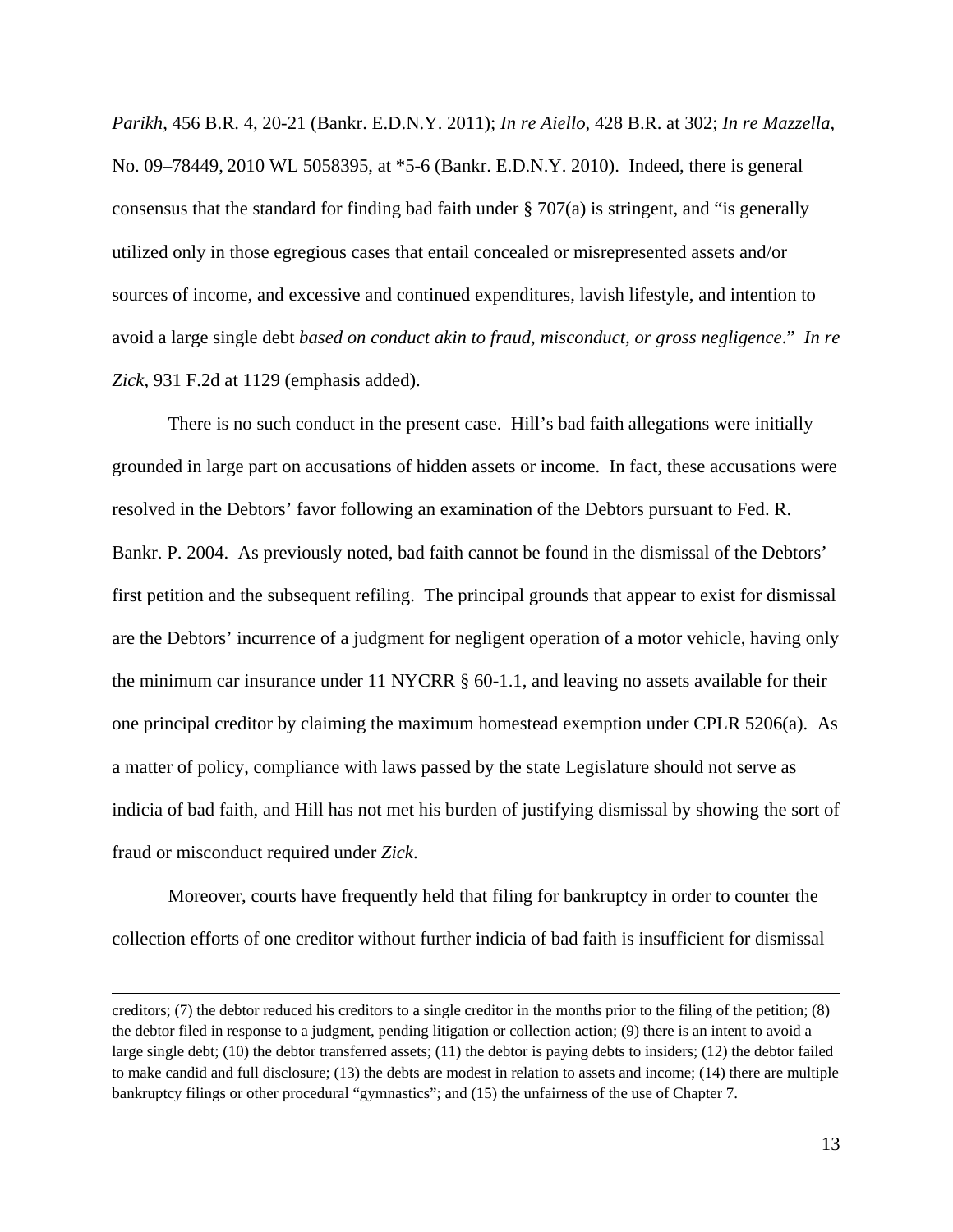under § 707(a). *In re Sudderth*, No. 06–10660, 2007 WL 119141, at \*2 (Bankr. M.D.N.C. 2007); *In re Glunk*, 342 B.R. 717, 736 (Bankr. E.D. Pa. 2006); *In re Mazzella*, 2010 WL 5058395, at \*6 ("However, the fact that the Debtor filed for bankruptcy in response to pending litigation without more additional evidence of misconduct is not enough to dismiss this case for cause under 11 U.S .C. § 707(a)"). In *Keobapha*, 279 B.R. at 50, the Debtor caused two deaths in a car accident, then filed for bankruptcy after paying out the policy limit on his car insurance. The court held that filing in response to a single lawsuit is not by itself sufficient to justify dismissal under § 707(a). *Id*. at 53. By contrast, in *Lombardo*, where the debtor promised her attorney a share of a settlement in payment of the attorney's fees, then filed for bankruptcy before the attorney could perfect a lien on the funds, the court found the debtor's pre-petition deceit as to her only substantial creditor sufficient to warrant dismissal. 370 B.R. at 513-14. Here, the Debtors' conduct involved no pre-petition fraud, as was the case in *Lombardo*.

In addition to the possible availability of bad faith dismissal under  $\S 707(a)$ ,  $\S 707(b)(1)$ provides that a court may dismiss a case filed by a debtor whose debts are primarily consumer debts if it finds that "the granting of relief would be an abuse of the provisions" of Chapter 7. However, in determining whether the granting of relief would be abusive, a court must first determine if a "presumption of abuse" arises under the means test codified in § 707(b)(2). 11 U.S.C. § 707(b)(2)(A)(i). Where a presumption of abuse does not arise under the means test - where Debtors' current monthly income, as defined under  $\S 101(10A)$ , multiplied by twelve is less than the median family income for the applicable household size - - only the judge or United States trustee may file a motion under § 707(b). 11 U.S.C. § 707(b)(6). Creditors such as Hill are not eligible to bring motions pursuant to § 707(b) where § 707(b)(6) applies. *In re Curcio*, 387 B.R. 278, 285 (Bankr. N.D. Fla. 2008).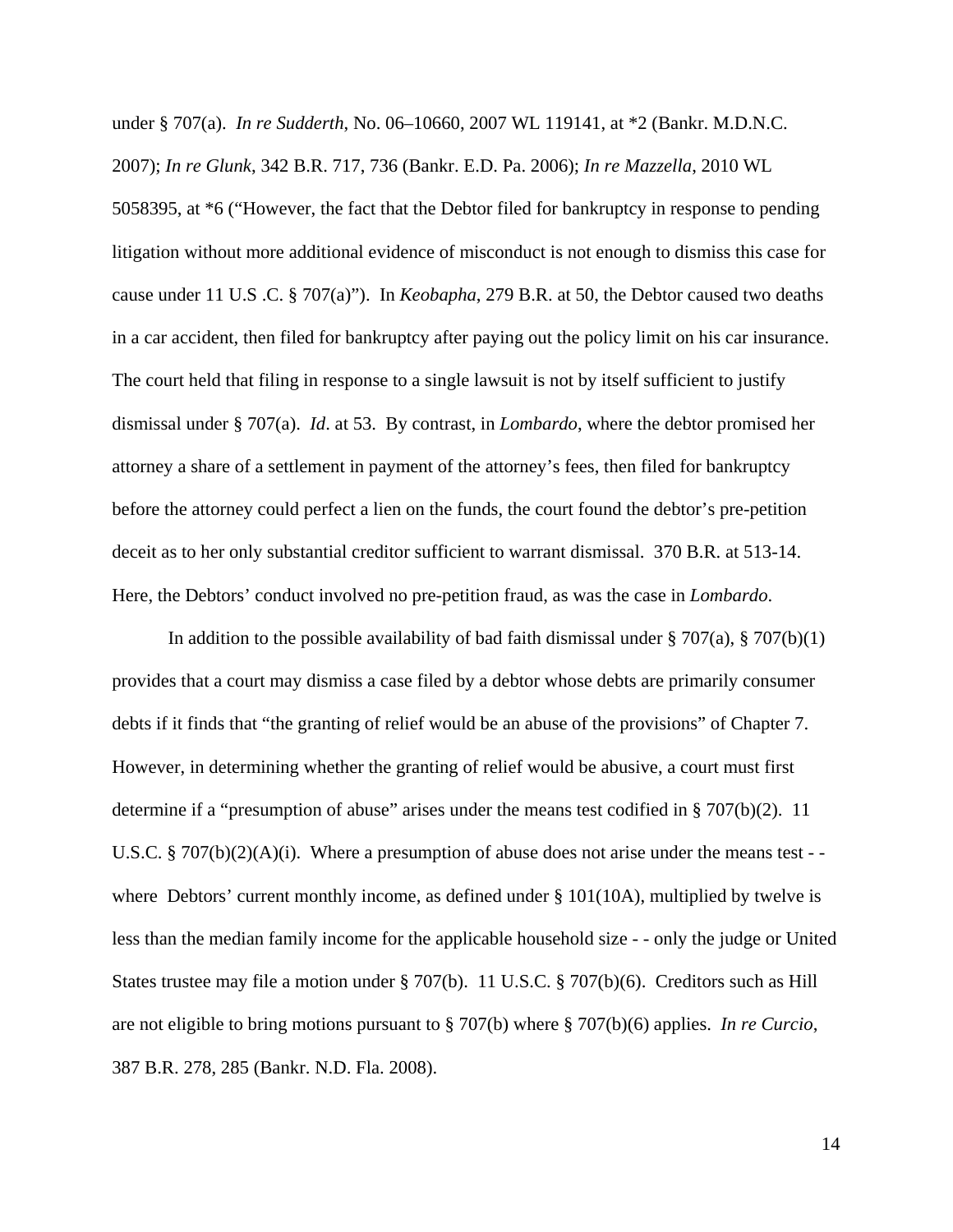Moreover, even if Hill did have standing to move to dismiss under § 707(b), the provisions does not apply because the Debtors' debts are not primarily consumer debts. *In re Kelly*, 841 F.2d 908, 913 (9th Cir. 1987) (whether the debtors have primarily consumer debts is a statutory threshold for a dismissal motion pursuant to § 707(b)). Consumer debts are defined as debts "incurred by an individual primarily for a personal, family or household purpose." 11 U.S.C. § 101(8). The standard was adopted from consumer protection laws to cover typical consumer credit transactions. *In re Booth*, 858 F.2d 1051, 1054 (5th Cir. 1988) *citing* H.R. Rep. No. 95–595 (1977). Courts have struggled to classify debts that fall outside the scope of this definition. *See In re Kestell,* 99 F.3d 146, 149 (4th Cir. 1996) (debt derived from lump sum award in divorce settlement a consumer debt because not incurred with profit motive); *In re Kelly*, 841 F.2d 908, 913 (9th Cir. 1988) (a home equity line of credit can be consumer debt, depending on the purpose for which it was incurred); *In re Traub*, 140 B.R. 286, 288 (Bankr. D.N.M. 1992) (tax debts are not consumer debts). However, no court has held that a debt incurred from the negligent operation of an automobile is a consumer debt. *In re Alvarez*, 57 B.R. 65, 66 (Bankr. S.D. Fla. 1995); *In re White*, 49 B.R. 869, 872 (Bankr. W.D.N.C.) (holding that debts arising from negligence cannot be "incurred", as volition is required); *In re Marshalek*, 158 B.R. 704, 707 (Bankr. N.D. Ohio 1993) ("Simply stated, a judgment resulting from a vehicular accident, *per se,* is not a 'consumer debt' as that term is defined under the Code.") Accordingly, dismissal under § 707(b) is not a remedy available under the facts of this case.

Finally, two other sections of the Code have relevance to the issues raised in this motion. Section 523 of the Code identifies debts that are excepted from discharge; as relevant here, § 523(a)(6) provides for the nondischargeability of a debt arising from willful and malicious injury by the debtor. Many creditors have sought to hold debts arising from car accidents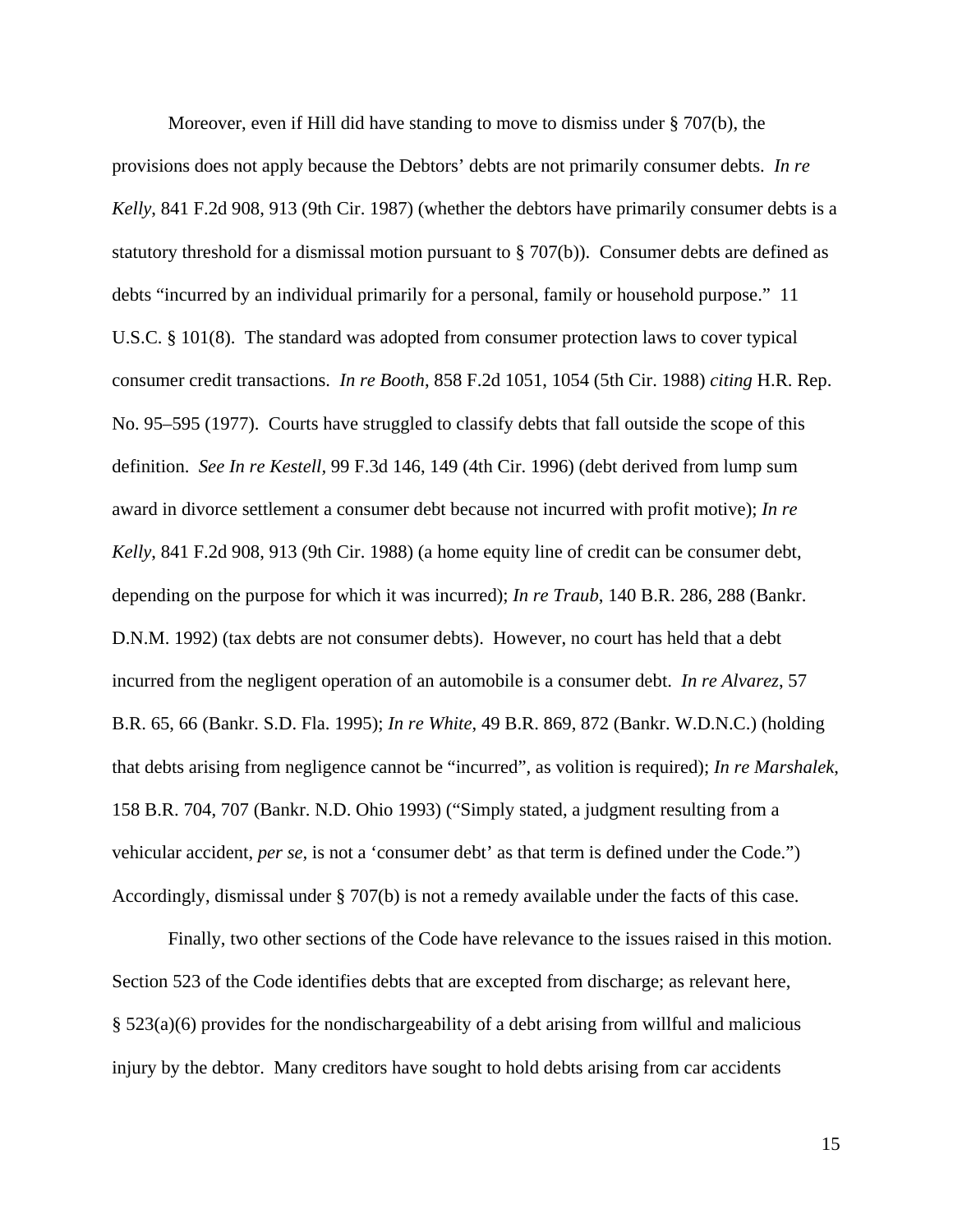nondischargeable under this provision, but absent a showing of intent to harm the plaintiff, even extreme recklessness is not deemed willful under § 523(a)(6). *Carrillo v. Su (In re Su)*, 290 F.3d 1140, 1146 n.6 (9th Cir. 2002); *see also Kawaauhau v. Geiger*, 523 U.S. 57, 64 (1998). Claims under § 523(a)(6) as a result of the debtor's failure to carry any car insurance have also failed. *See In re Druen*, 121 B.R. 509, 512-13 (Bankr. W.D. Ky. 1991); *In re Fate*, 100 B.R. 141, 144- 45 (Bankr. D. Mass. 1989); *Pechar v. Moore (In re Pechar)*, 98 B.R. 488, 489-90 (D. Neb. 1988). It is also relevant that Congress amended the list of nondischargeable debts in 2005, adding § 523(a)(9) that provides for the nondischargeability of debts resulting from injuries caused by the debtor's operation of a motor vehicle while intoxicated. Congress did not deal with other motor vehicle accidents.

 The second relevant statute is the limitation on the use of exemptions added in the 2005 Amendments. If a debtor elects to use State law exemptions, the amount of the exemptions may be capped at  $$146,450^{11}$  as to certain assets, including homesteads, if the court determines that the filing of the case was an abuse of the Code or the debtor owes a debt arising from *inter alia* a "criminal act, intentional tort, or willful or reckless misconduct that caused serious physical injury or death to another individual in the preceding 5 years." 11 U.S.C.  $\S 522(q)(1)(B)(iv)$ . Negligent homicide caused by the operation of an automobile can trigger this limitation. *Larson v. Howell (In re Larson)*, 513 F.3d 325, 330 (1st Cir. 2008) (holding that negligent homicide suffices as a criminal act, the court did not reach the issue of reckless misconduct). Bankruptcy courts have used the *Restatement of Torts* to define reckless misconduct as an intentional act where it is known that there is at least a strong probability that harm may result. *Miller v. Burns (In re Burns)*, 395 B.R. 756, 765 (Bankr. M.D. Fla. 2008).

<sup>&</sup>lt;sup>11</sup> This figure was originally \$125,000, but has been increased pursuant to  $\S$  104(a) of the Code.